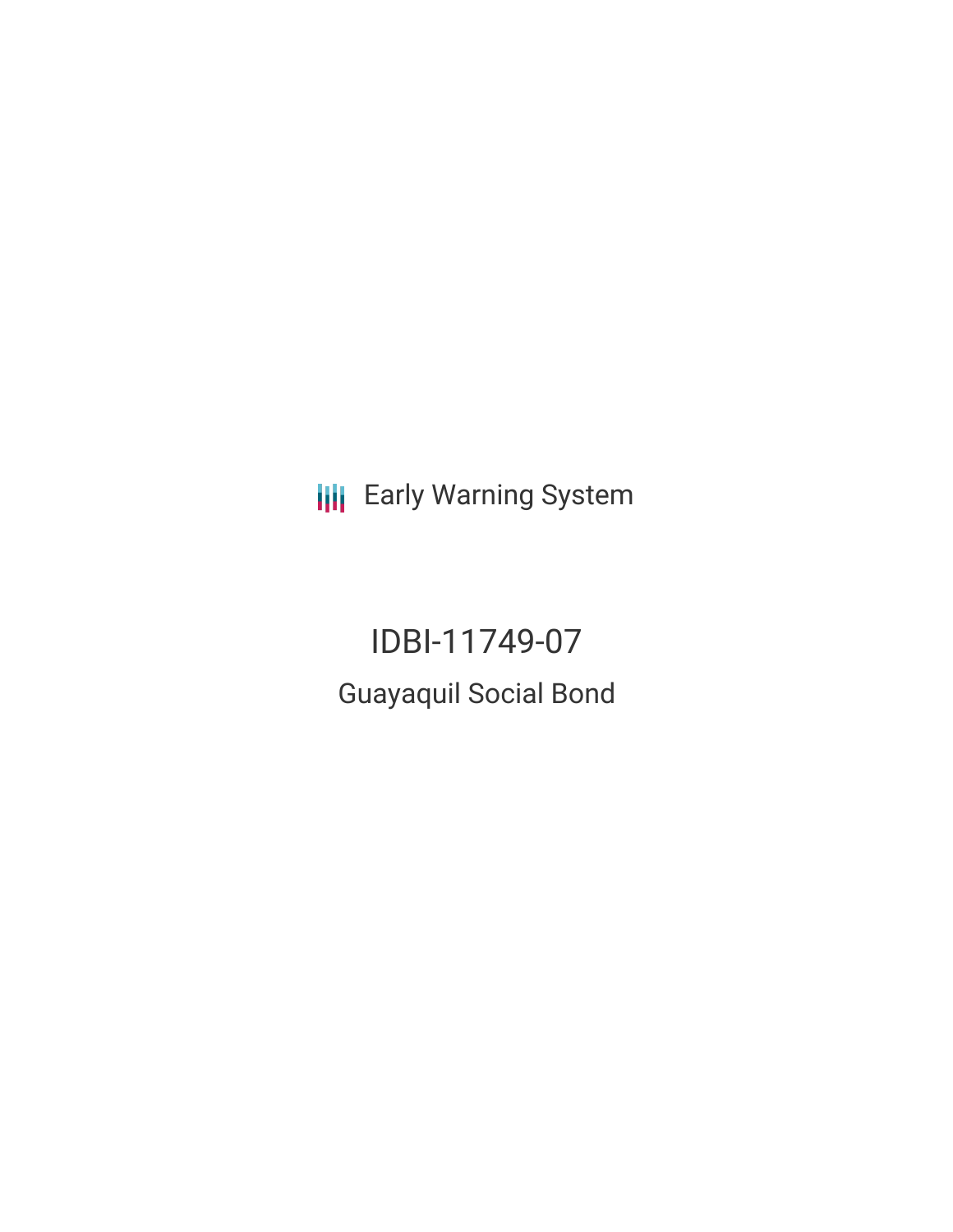**Project Cost (USD)** \$ 20.00 million

# **Quick Facts**

| <b>Countries</b>               | Ecuador                                           |
|--------------------------------|---------------------------------------------------|
| <b>Specific Location</b>       | Guayaquil                                         |
| <b>Financial Institutions</b>  | IDB Invest (IDBI)                                 |
| <b>Status</b>                  | Approved                                          |
| <b>Bank Risk Rating</b>        | FI                                                |
| <b>Voting Date</b>             | 2020-07-27                                        |
| <b>Borrower</b>                | Banco Guayaquil, S.A.                             |
| <b>Sectors</b>                 | Education and Health, Finance, Industry and Trade |
| <b>Investment Type(s)</b>      | Loan                                              |
| <b>Investment Amount (USD)</b> | \$20.00 million                                   |
| <b>Loan Amount (USD)</b>       | \$20.00 million                                   |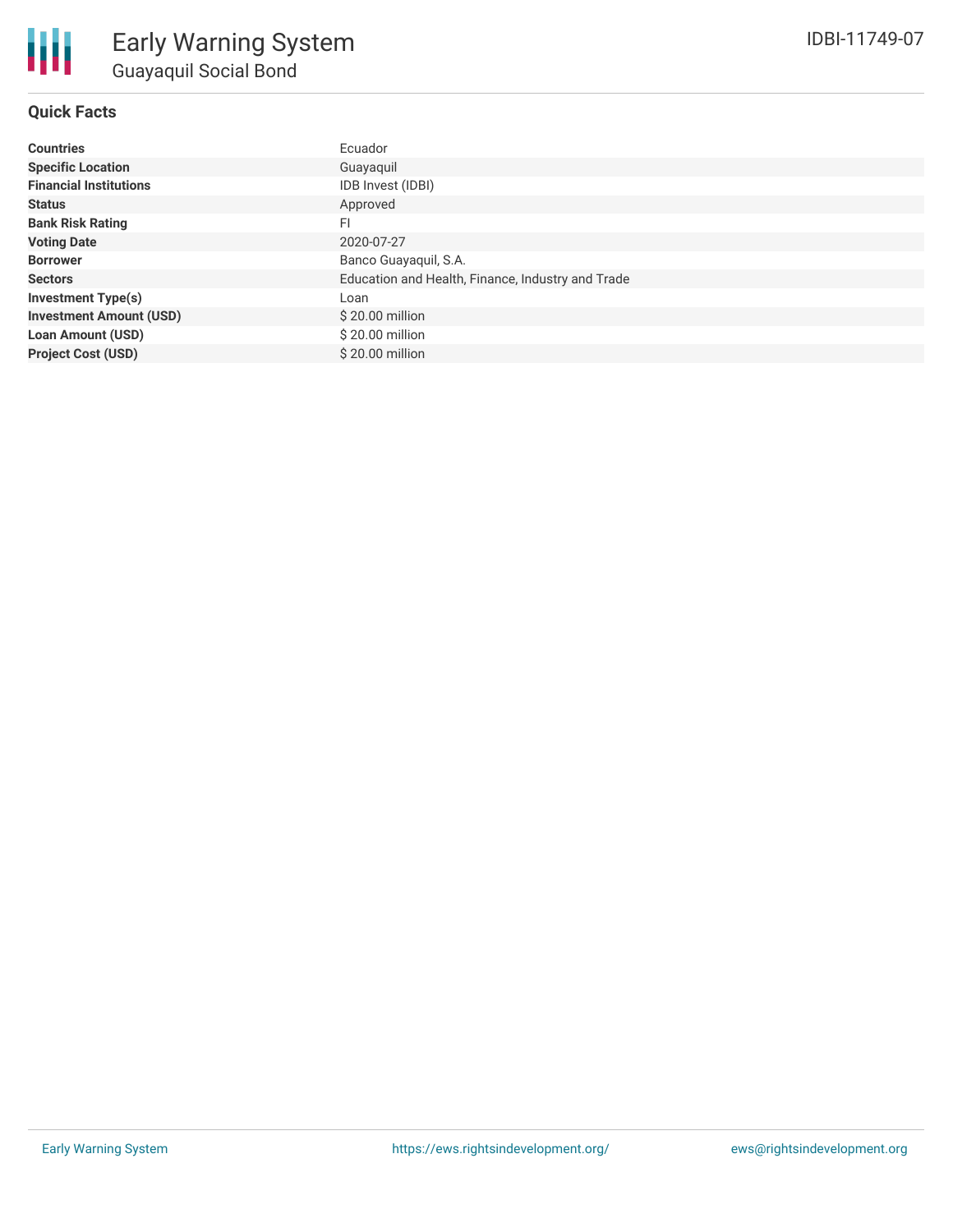### **Project Description**

The Project consists of supporting Banco Guayaquil ("BG"), as it issues its first social bond for Ecuador's private sector. The total amount of the bond is up to US\$30 million, and IDB Invest will take part as an investor, with a subscription of 100%.

The proceeds from this medium-term social bond will be used to finance the Micro, Small, and Medium-sized enterprises that are part of the microcredit portfolio under the "Banco del Barrio" (neighborhood bank) program and in the bank's Small and Medium-sized Enterprises portfolio. Banco del Barrio is the nonbank correspondent financing system with the largest geographical reach in the country.

The Project will mainly be focused on MSMEs located in the Ecuadorian cities most impacted by Covid-19. Technical assistance will also be provided for designing the conceptual framework of the bond issue, and a second party opinion will be included, pursuant to the Sustainable Development Goals.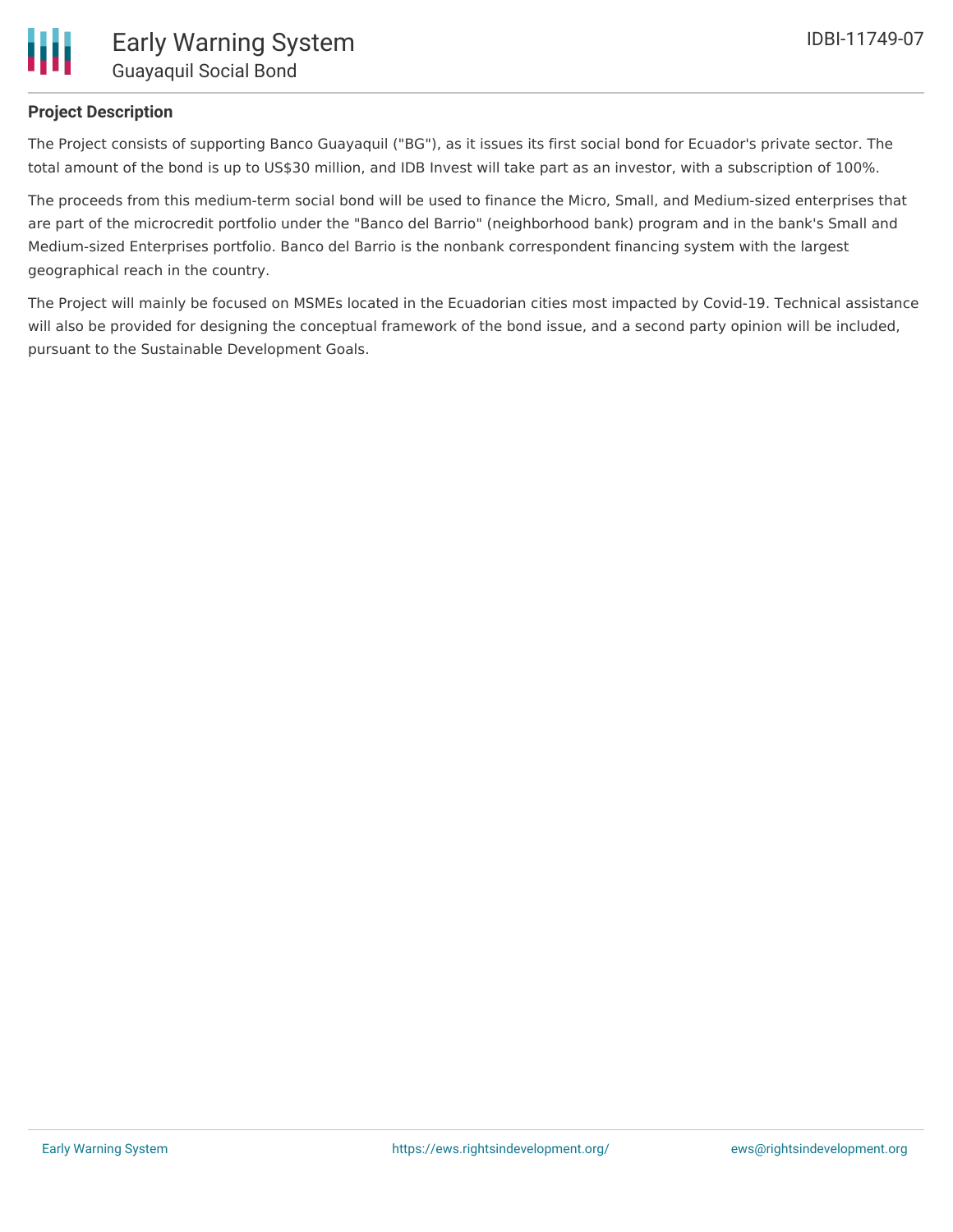

# **Investment Description**

• IDB Invest (IDBI)

### **Financial Intermediary**

Financial Intermediary: A commercial bank or financial institution that receives funds from a development bank. A financial intermediary then lends these funds to their clients (private actors) in the form of loans, bonds, guarantees and equity shares. Financial intermediaries include insurance, pension and equity funds. The direct financial relationship is between the development bank and the financial intermediary.

Banco [Guayaquil](file:///actor/2239/) SA (Financial Intermediary)